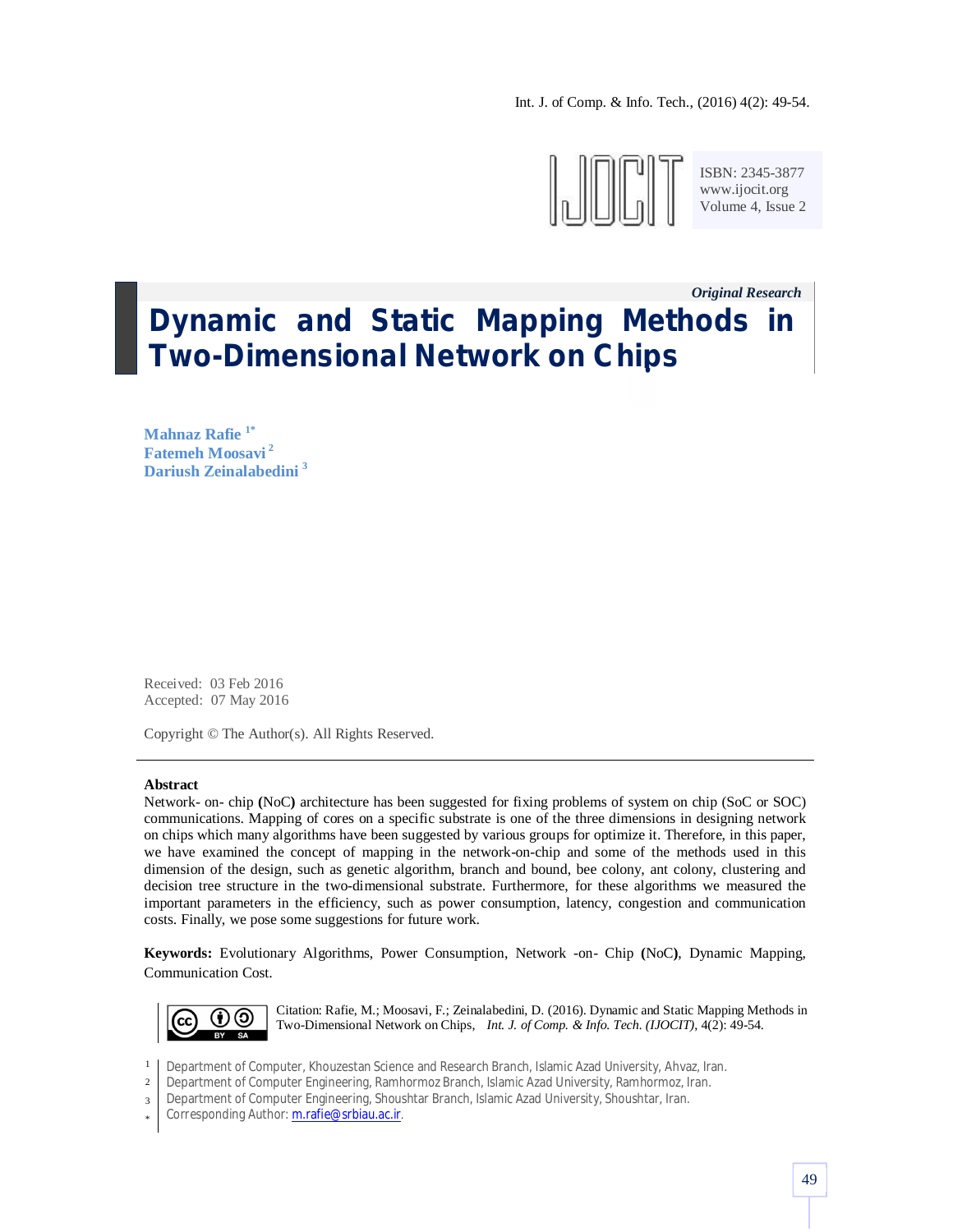### **1. Introduction**

Due to the lack of efficiency of the communication buses used in the on- chip System, for the high number of processors, the subject of network -onchip or NoC has been raised in the early of the current decade. There are three overall axes in designing on-chip network: designing the communication infrastructures, designing the appropriate routing and designing a suitable mapping in order to locate the cores in a right home of the NoC. After designing a communicative infrastructure that includes items such as topology, bandwidth and so on, the appropriate routing design is raised. It should be noted that there is a direct relationship between routing and mapping. A more suitable mapping will be followed by a more suitable routing. As the main focus of this study is on concept of mapping, so, concept of mapping is initially reviewed in brief. Then, since more recently the use of heuristic algorithms for mapping of network-onchip is very important for solving NP-hard problems, so we will evaluate some of the methods outlined in this aspect and other mapping algorithms that are based on dynamic and static modes.

# **2. Mapping in NoC**

One of the fundamental concepts in the network is the arrangement of the cores in the desired topology. The results of the mapping have a high effect on the energy consumption rate, the average of delay and other parameters of service quality. The importance of this issue is in this that in nanotechnology, decreasing energy consumption is the most important priority in designing, and a suitable mapping can we help in reaching this goal. Therefore, for this purpose, we investigate some of the two dimensional mapping algorithms:

### **2.1. CoNA: Dynamic Applied Mapping for Reduction of Congestion on Multi-Core Systems**

In the CoNA algorithm, internal and external congestion is reduced. Tests show at least an interest of 40% in different mapping cost functions and also on average a reduction of 16% of network delay in comparison with existing algorithms [1].

## **2.2. Relative Analysis of Heuristic Dynamic Task Mapping in Heterogeneous NoC-based MPSoCs**

On eight heuristics, in terms of response time the applied tasks are compared that this time is between the issuance of a work and when implementation and its communication are completed. By taking the time of waiting, communication and the implementation of the work, the quality of the different heuristics can be evaluated and it is demonstrated that they are recovered [2].

#### **2.3. A Mapping-Based Artificial Bee Colony for Designing NoC with a Specific Application**

By awareness of energy in designing NoC, a new mapping algorithm based on the model of an artificial bee colony (ABC) has been proposed for solving the problem of mapping optimization. The result of an optimal mapping is obtained through the transmission of information among the various specifications. A comparison between the proposed algorithm with genetic algorithm (GA) and the mapping algorithm- based ant algorithm system shows that the new algorithm has lower power consumption and faster convergence rates. The results of the simulations of the results show that based on ABC approach, energy can be saved with 15.5% in the MMS, 5.1% in MPEG-4 decoder and 12.9% in VOPD compared with MMAS [3].

#### **2.4. New Heuristic Algorithms for Mapping and Routing of Application with the Knowledge of the Energy in the Mesh -Based NoCs**

In [4], a new heuristic algorithm with low complexity, CasNet, for the applied mapping and the routing algorithm with bandwidth bounds for the mesh-based NoC architectures in order to minimize energy consumption have been provided. The provided procedure has been compared with a method that generates optimal solutions, and with two other heuristic algorithms. Tests in the multimedia field show that the proposed mapping algorithm is optimal, or at worst case, obtains about 6% of the optimal solutions in a very short time.

### **2.5. A New Applied Mapping Strategy for the NoC based on the Mesh of the Tree Structure**

In [5], applied mapping problem for No Cbased on the mesh of trees (MOT) structure can be raised. Here a new algorithm based on Kernighan-Lin partitioning is proposed to identify the related cores in applications. Then, using a heuristic algorithm the other nodes are mapped to the topology. In a comparison with the mesh mapping results the results of the MoT mapping have been provided for some usages.

## **2.6. Applied Mapping Method based on Clustering for NoC**

Several heuristic methods have so far been presented. Scalability is the main problem of heuristic methods and in this regard that the heuristic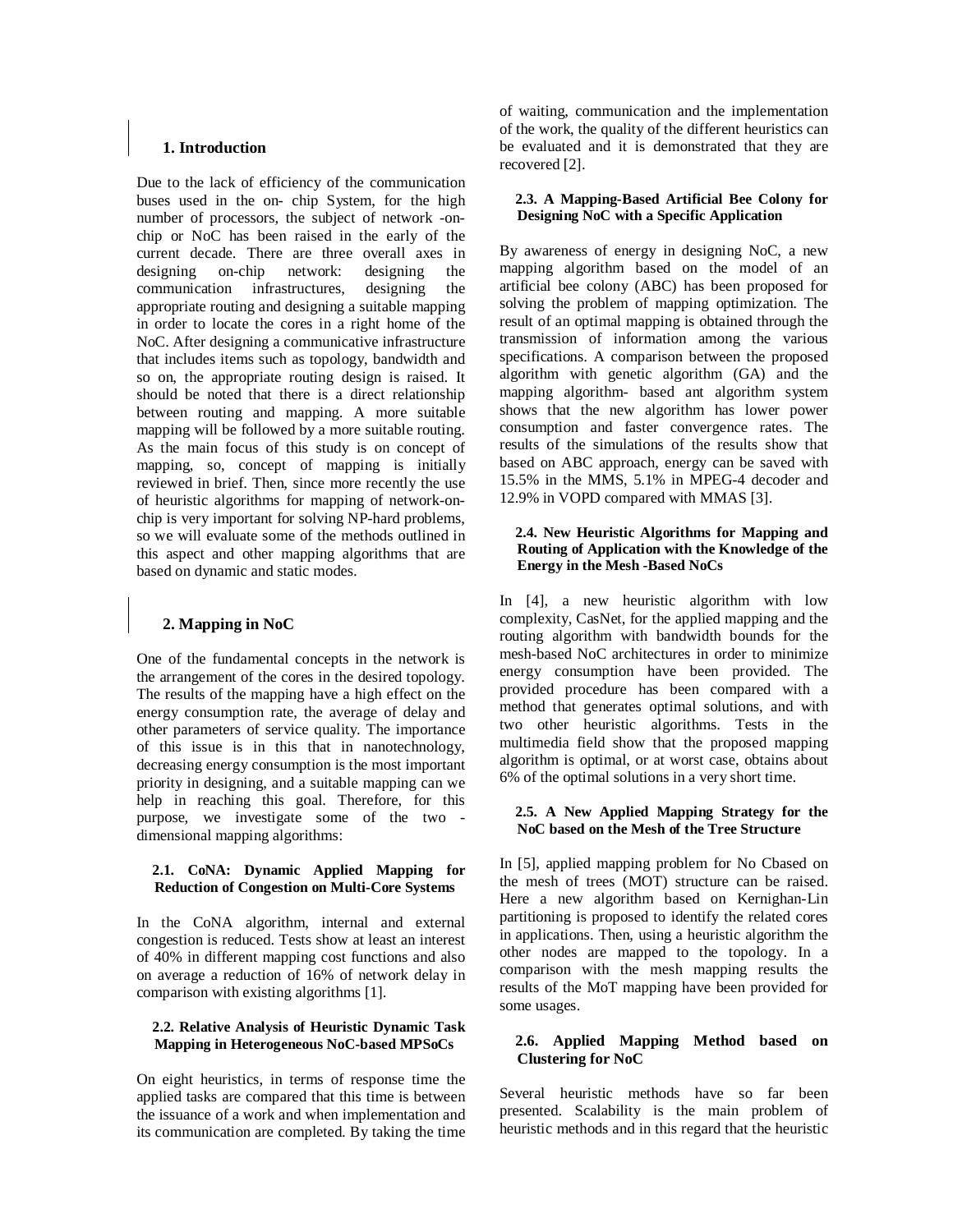methods are better than the other methods, decisionmaking is very hard. Based on these methods, integer linear programming (ILP) specifies the optimal mapping. However, they will need very long execution time. In [6], a relaxation- based clustering is proposed for formulation of the ILP. Experiments conducted on a few multimedia criteria and conventional graphs show that the proposed method obtains the optimal or near optimal results within an acceptable time.

#### **2.7. Applied Mapping on the Structure of the NoC-based Mesh Using Particle Swarm Optimization (PSO)**

In [7], a mapping method proposes new application for the NoC-based mesh using PSO. The results for some applications have been compared and provided.

## **2.8. Low-power NoC Process Element Mapping using a Genetic Algorithm (GA)**

Mapping of No process elements is an NP-complete problem, and the results will affect directly on the chip power and other features; so, how to get a mapping solution with low effective power for an issue is a problem faced by the designers of the NoC. Based on the analysis of communication model of NoC, in [8], a target function with power priority and a simulated annealing mapping algorithm are offered. This algorithm combines the ability of the overall calculation of genetic algorithm and local search ability of the annealing algorithm, and also low power mapping solution is accessible using an adaptive crossover parameter, mutation factor, and memory variables. Simulation results show that the rate of convergence of the algorithm has been increased to the 30% to 40% compared to conventional genetic algorithm and has very good effect in the overall optimization.

# **2.9 NoC -based Mesh Applied Mapping**

In [9], a mapping solution and scheduling based on a population-based incremental learning (PBIL) algorithm are offered. Simulation results show that the PBIL approach is able to find the optimal mapping and scheduling in a multiple-target method. A heterogeneous two-dimensional mesh has been used as the target architecture for implementation; furthermore, PBIL is proper to cope with more complex architecture, such as the 3D mesh.

## **2.10. Simulated Annealing (SA) Optimized Parameter for the Applied Mapping on a NoC**

Applied mapping is a critical issue in the design of NoC -based system with many cores. SA often has been applied for searching the optimal solution for the issue of the applied mapping. The parameters applied in SA algorithm control the annealing timing and have a high impact on the run-time and the quality of the final solution of the SA algorithm. Parameters optimized in a regular route for each issue of individual mapping should be selected for all issues rather than using the same set of experimental parameters. In this work, an optimization model, simple Nelder-Mead method is used to obtain the SA optimized parameters. The research shows that SA algorithm, using the optimum parameters, is averagely 237 times faster than what uses the experimental data to set the parameters. For a set of criteria, the SA algorithm with proposed optimized parameters acquire a comparable energy consumption using 1% repetition less than its use in former work [10].

## **2.11. The Task Mapping- based Tree Model with Knowledge of the Collision in the Multi-Core NoC**

Here a tree- model task mapping algorithm is suggested that accepts greatly bandwidth bounds on communicative channels. A quantitative comparison shows that the proposed algorithm, with knowledge of the proposed congestion, considerably reduces bandwidth and balances the workload on the communication channels, while the overhead of weighted communication value is minimized [11].

### **2.12. Design of Robust Routing Algorithm and Core Mapping in the NoC: an Approach Based on Multi-Target Evolution**

In [12], a new method is proposed that corrects simultaneously function of routing and mapping so that Pareto optimal configuration, which optimizes the average communication delay and robust routing, can be determined. The method presented will be used in both scenarios of real and artificial traffic. The results show how the solutions provided through the proposed method in both terms of efficiency and fault tolerance have been possible better than other proposed methods.

## **2.13. Reliable NoC Mapping Based on Scatter Search**

NoC is a promising solution for on-chip systems. Mapping of IP cores on NoC architecture is a major step in the design of NoC. This efficiency highly affects the NoC. In [13], a multi-target optimization algorithm based on scatter search is proposed for NoC mapping. Here evaluation of NoC mapping reliability is mentioned to achieve the NoC architectures with high reliability and efficiency. Experimental results show that this algorithm attains low power consumption, small communication time,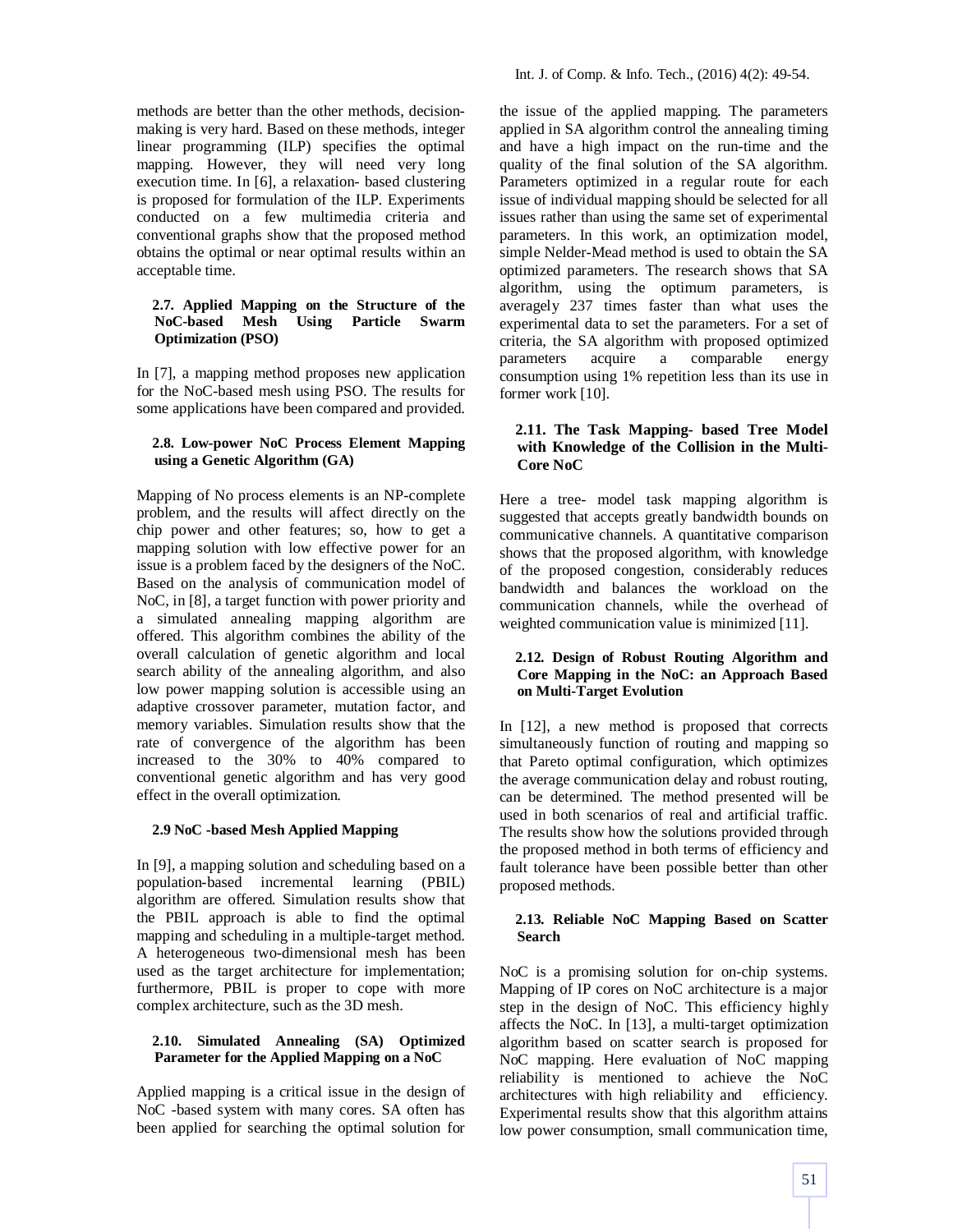load-balanced links and high reliability compared to traditional evolutionary algorithms.

#### **2.14. A Scatter Multi-Target Search Algorithm for Optimization of NoC Mapping with Error Tolerance**

IP core mapping to a NoC is a main step in the design of NoC and affects the efficiency of NoC systems. In [14], a mapping optimization algorithm and a mechanism with the error tolerance have been suggested. The error tolerance mechanism and the corresponding routing algorithm are able to receive the NoC communication from switch faults, while retaining a high efficiency. The mapping optimization algorithm is based on the scatter search (SS), which is a smart algorithm with powerful combined search capabilities. In order to match with the needs of the application of NoC mapping, the SS standard is improved for optimization of multiple objectives. This method helps to obtain the initial designs of mapping with high efficiency. The proposed algorithms are run on the combined criteria sequence of embedded systems (E3S). The experimental results show that the optimization algorithm with low energy consumption and low communication time obtains a moderate link load in comparison with genetic algorithm and PSO.

# **2.15. Applied Mapping on a MoT Structure based on the NoCusing Discrete PSO**

In [15], the issue of applied mapping was investigated for NoC-based MoT. This offer a new mapping algorithm based on discrete PSO for mapping cores of the graph to the routers. The results have been compared with the number of applications. This strategy has attained superior results within a reasonable period of time compared to the existing procedures.

## **2.16. Core Mapping to the Noc in Digital Circuit Design by Using Tabu Search method**

In [16], the NoC structure is considered with a mesh topology, a new method for mapping the No Ccore has been introduced using a Tabu search (TS) algorithm. Operations of the gradual evolution in the genetic algorithms have been added to the TS processing in order to facilitate the computational efficiency. Laboratory results indicate that the core mapping needs time to obtain a value less than the conventional genetic algorithm according to the proposed method in this article.

### **2.17. Multi-Application Mapping Algorithm with Knowledge of the Reliability in the Noc**

In [17], a mapping method with knowledge of reliability is recommended for multiple applications in the NoC. This method consists of three main steps [18]:

- A new core graph is developed through spares based on an applied core graph;
- To find the smallest rectangular area for installing applications given by using a heuristic algorithm;
- To search a specified area to the entire NoC and to select an area that will result in a minimum overall efficiency and energy consumption. Additional cores have been connected to all the applied core graph vertices and their edges have been weighted through the probability of fault of processing cores allocated to the application and they will be updated during the mapping process. A lot of the applied core graphs have been used to evaluate the proposed method. Results of 100,000 tests of fault injection show the decreased communicative energy and the improved efficiency in comparison with dependent methods known for both models of no errors and incomplete.

### **2.18. Runtime Mapping based on Applications Pre-Processing in NoC-based MPSoCs**

In [19], the runtime heuristic method is proposed that smartly distributes applied tasks among multiple processors that consider communication overhead, computational load and operation of the source.

## **2.19. A Multi-Objective Adaptive Immune Algorithm for Multi- Application Noc Mapping**

In [20], the use of multi-objective adaptive resistant algorithm  $(M^2AIA)$  has been proposed, an evolutionary approach for solving multi- application NoC mapping problem, delay and power consumption as multi**-**objective functions with a certain aim. To compare the efficiency of the method, the results have been compared with genetic mapping algorithms, branch and bound. A total of 11 well-known benchmarks have been tested, which includes random and real-world applications, and combinations of more than eight applications on the same SoC. Experimental results show that  $M^2 AIA$ averagely reduces power consumption and delay to 27.3 and 42.1% compared with the branch and bound method, and 29.3 and 36.1 on genetic method.

#### **2.20. Low- Energy Multi- Application Mapping Algorithm of Error Tolerance Capability in Noc-Based Multi-Processors**

In [21], a multi-applicationmapping with error tolerance in the NoC-based multi-processor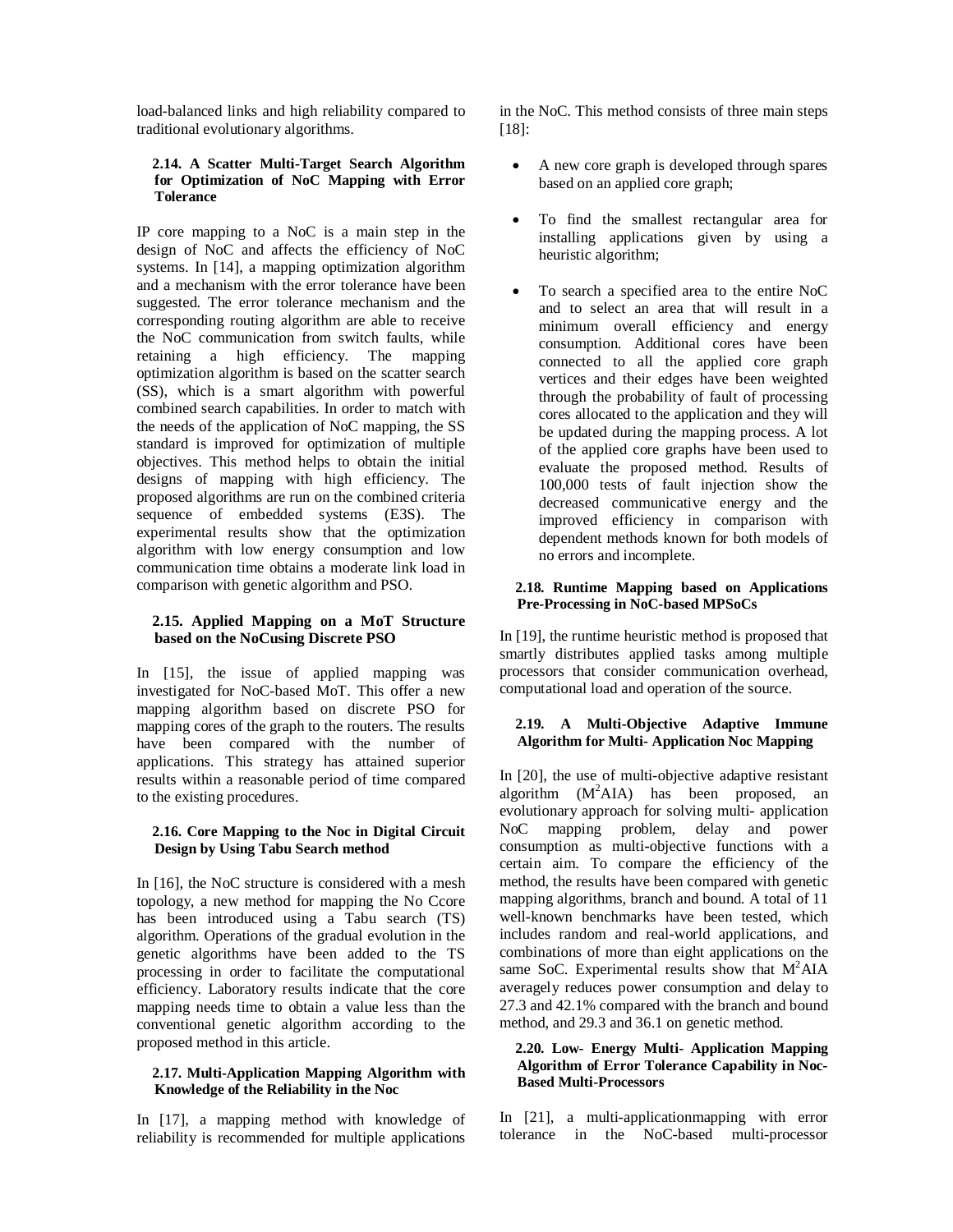substrates is offered. The proposed mapping method consists of two main components as follows:

- The mapping of an applied core graphic of processing cores without defect allowed;
- Putting the additional cores in the midst of other processing cores without independent defect. The first is a heuristic algorithm to put an applied core graph on the mapping substrate in order to achieve higher efficiency and a lesser communicative energy than previous methods. The next component adjusts position of additional cores on any application core graphics with regard to transient and steady-state core failures. With a suitable assignment of additional core, not only managing resources are well done, but also bounded defect in the system will be improved. Many applied core graphs that have been produced through TGFF, can be used to evaluate the proposed method. The results of experience of 1.000.000 fault injections show that at the 95% confidence level, the proposed method leads to the decreased communicative energy and the developed efficiency compared to the other methods.

#### **2.21. Multi-Target Mapping Algorithm For Nocof E-mesh with a Specific Application**

In [22], an optimization model for the mapping of the IP cores on a new NoC topology, E-mesh is recommended. As competition for a router port in Emesh is hard, network competition, communication cost and also energy have been considered in this model. In order to solve the optimal model, a new multi- target mapping algorithm with a specific application has been presented on the intersection and jump of genetic algorithm-based E-mesh topology The experimental results show that, the proposed algorithm of the consumed energy, has less communication costs and network competition compared with the standard heuristic genetic algorithm.

### **3. Conclusion**

In the research, first, the concept of mapping in NoC was briefly raised, then some of the mapping methods that use the evolutionary and the intelligent algorithms, such as genetics, the branches and bound, the bee colony, the ant colony, clustering, the structure of the tree, PSO, SA in the two-dimensional substrate, have been presented. In addition, important parameters for mapping NoC like power consumption, latency, congestion and communication costs for these algorithms has been evaluated. It should be noted that these methods can be used in the three-dimensional substrate as things that can be done in the future.

#### **4. References**

- [1] Mohammad Fattah, Marco Ramirez, Masoud Daneshtalab (2012), Pasi Liljeberg, Juha Plosila, CoNA: Dynamic Application Mapping for Congestion Reduction in Many-Core Systems. In: Computer Design (ICCD), 2012 IEEE 30th International Conference on, 364–370, IEEE.
- [2] L. Moller, L. S. Indrusiak, L. Ost, F. G. Moraes, and M. Glesner, (2012),Comparative analysis of dynamic task mapping heuristics in heterogeneous NoC-based MPSoCs, In Proceedings of the International Symposium on System on Chip (SoC),.
- [3] Z. Deng , H. Gu , H. Feng , and B. Shu,(2011), Artificial Bee Colony Based Mapping for Application Specific Network-on-Chip Design, In Proceedings of the Second international conference on Advances in swarm intelligence (ICSI'11), Part I, PP. 285-292, Springer-Verlag Berlin, Heidelberg, ISBN: 978-3-642-21514-8.
- [4] S. Tosun, (2011), New heuristic algorithm for energy aware application mapping and routing on mesh-based NoCs, In Proceedings of the Journal of System Architecture, Vol. 57, pp. 69–7.
- [5] P. K. Sahu, N. Shah, K. Manna, and S. Chattopadhyay, (2011), A new application mapping strategy for meshof-tree based Network-on-Chip, In Proceedings of the IEEE International Conference on Emerging Trends in Electrical and Computer Technology (ICETECT), pp. 518–523.
- [6] S. Tosun, (2011), Clustered-based application mapping method for Network-on-Chip, In Proceedings of the Journal of Advances in Engineering Software, Vol. 42, No. 10, pp. 868–874.
- [7] P. K. Sahu, P. Venkatesh, S. Gollapalli, and S. Chattopadhyay (2011), Application mapping onto mesh structured Network-on-Chip using particle swarm optimization, In Proceedings of the IEEE International symposium on VLSI (ISVLSI), pp. 335–336.
- [8] M. Zang and H. You,( 2012), Low Power NOC Process Element Mapping Using Genetic Algorithm, In Proceedings of the Journal of Information and Computational Science, Vol. 9, No. 3, pp. 557–563.
- [9] R. K. JENA,( 2012) Application Mapping of Mesh based NoC Using Evolutionary Algorithm, In Proceedings of the Journal of Information Systems and Communication, Vol. 3, Issue 1, pp.-203-206, ISSN: 0976-8742 & E-ISSN: 0976-8750.
- [10] B. Yang, L. Guang, T. Säntti, and J. Plosila, (2012), Parameter-Optimized Simulated Annealing for Application Mapping on Networks-on-Chip, In Proceedings of the 6th international conference on Learning and Intelligent Optimization (LION'12), pp. 307-322, Springer-Verlag Berlin,.
- [11] B. Yang, L. Guang, T. Säntti, and J. Plosila,(2012), Tree-Model Based Contention-Aware Task Mapping on Many-Core Networks-on-Chip, In Proceedings of the Communications in Information Science and Management Engineering (CISME), Vol. 1, No. 6.